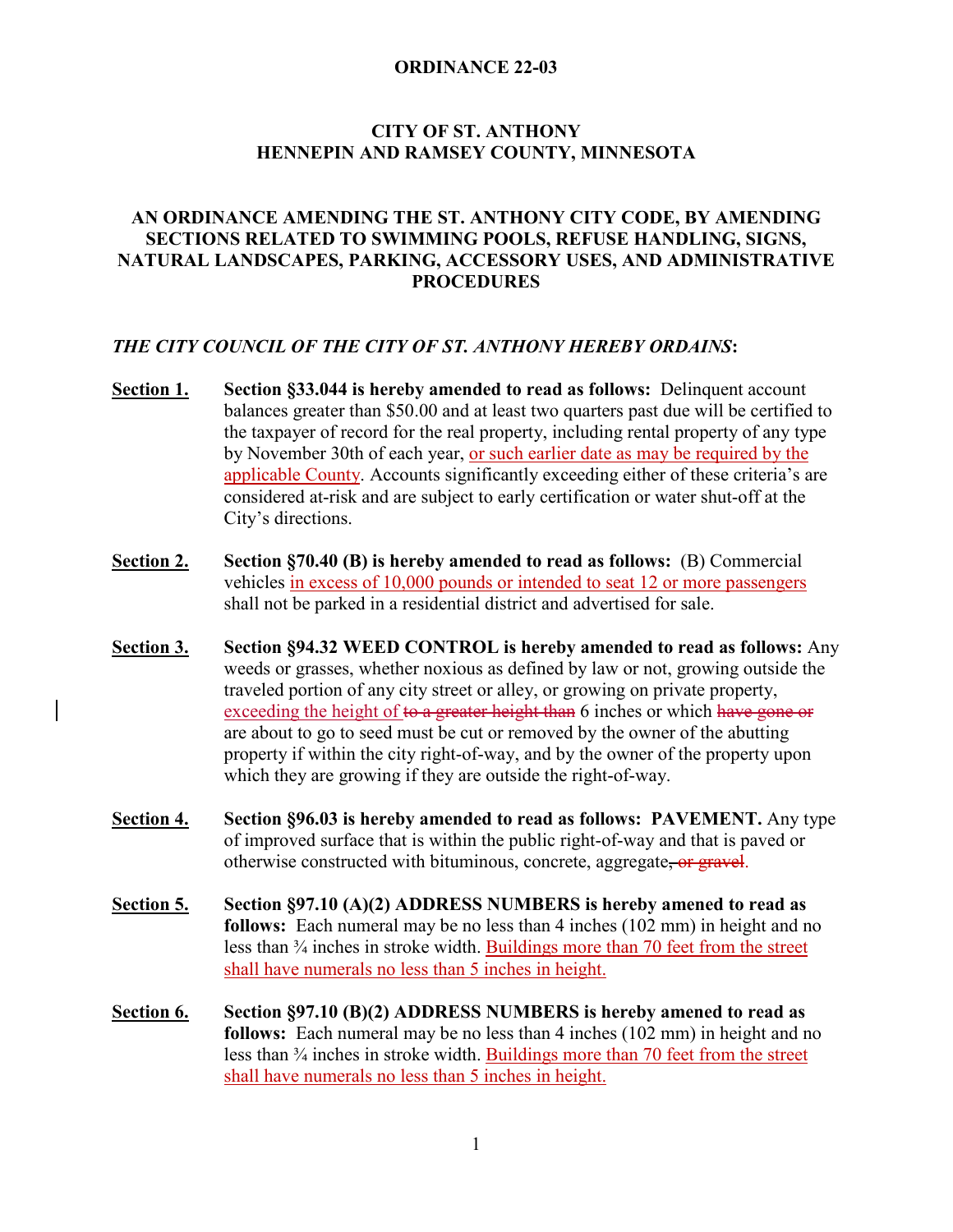**Section 7. Section §110.231 is hereby amended to read as follows:** If the contractor has a state license and no city license is required, the contractor will pay the city a \$5 surcharge prior to commencement of the work the City will verify the state license.

# **Section 8. Section §111.197 (Licenses, Permits and the Like - Licensing of Multiple Dwellings) is hereby amended to read as follows**:

§111.197 GARBAGE RUBBISH DISPOSAL. Every multiple dwelling must shall have and maintain in sanitary condition adequate facilities to accommodate the disposal of rubbish, garbage, refuse, and recyclables needs of the occupants/tenants of the units. The facilities must shall be made of metal or other suitable material, which is rodent-proof, fire resistive, and waterproof. The owner of the multiple dwelling property is responsible for the removal of rubbish, garbage, and refuse no less frequently than once a week and for recyclables no less frequently than once a month.

**Section 9. The title of Sections §111.215 through §111.219 is hereby amended to read as follows:**

# **HAULERS OF GARBAGE, REFUSE, RECYCLABLES, RUBBISH AND YARD WASTE**

# **Section 10. Section §111.215 (Haulers of Rubbish and Yard Waste – Definitions) is hereby amended to add the following definition:**

*Rubbish.* The miscellaneous waste materials resulting from housekeeping, mercantile enterprises, trades, manufacturing, offices including garbage and refuse.

**Section 11. Section §150.050 - §150.058 (Buildings, Housing and Construction - Swimming Pools - Building Permits Required) are hereby amended to read as follows:** 

> §150.051 BUILDING PERMITS REQUIRED. A building permit is required for the construction of or the alteration, remodeling, or addition of any improvement to a swimming pool. A separate building permit is required for any pump house, filter house, enclosure for the swimming pool or any structure erected in conjunction with a swimming pool. An applicant for the building permits shall make application on forms provided by the city and shall provide the Building Inspector with a complete set of plans and specifications of the proposed project, 10 St. Anthony - Land Usage together with the explanatory data relative to the design, operation, and maintenance of the swimming pool insofar as health and safety features are concerned, as required by this subchapter or as requested by the Building Inspector.

**§**150.050 *SWIMMING POOLS.* Any structure, bathing chamber, or tank, including but not limited to above and below ground swimming pools, hot tubs, or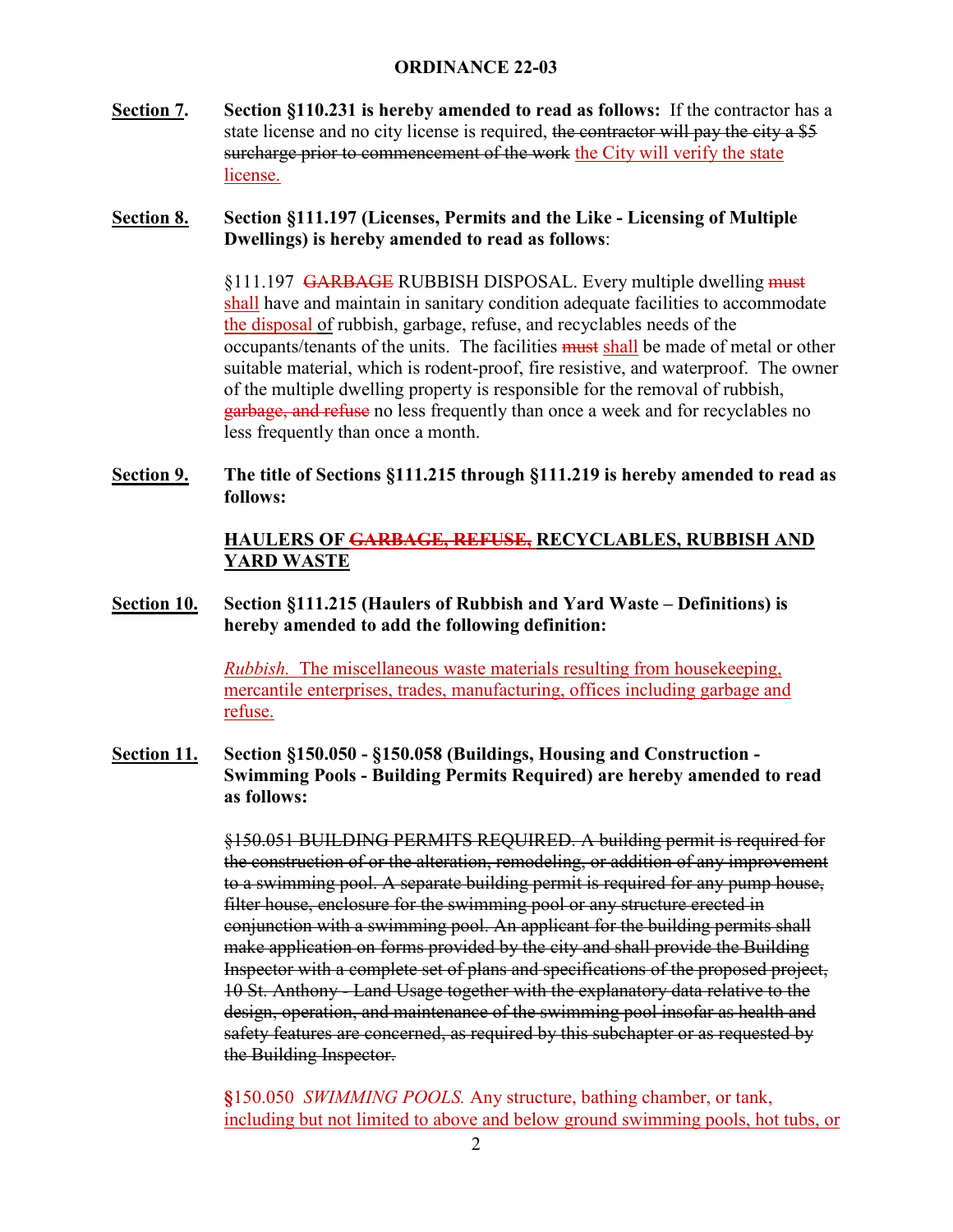spas, used for swimming or bathing, over 24 inches in depth, or with a surface area of more than 150 square feet, that is constructed above or below ground.

#### **§**150.051 PERMIT REQUIREMENTS

- (A)*Types of Permits.* One of the following swimming pool-related permits may be required:
	- 1) A Swimming Pool Permit shall be required for the construction of or the alteration, remodeling, or addition of any improvement to a below grade swimming pool.
	- 2) A Building Permit shall be required for any pump house, filter house, or any structure erected in conjunction with a swimming pool.
	- 3) A Mechanical Permit shall be required for installation of a heater for any pools, hot tubs, or spas.
	- 4) An Electrical Permit shall be required for all direct/hard wired pools, hot tubs, spas or any other electrical components.
	- 5) A Zoning Permit shall be required for all above grade pools including but not limited to hot tubs, and spas.
	- 6) A Zoning Permit shall be required for all fences constructed, per the defined safety requirements in Section 150.055.
- (B) *Permit Applications*
	- 1) Application Forms. An applicant for permits shall make application on forms provided by the City and shall provide the Building Inspector with a complete set of plans and specifications of the proposed project, together with the explanatory data relative to the design, operation, and maintenance of the swimming pool insofar as health and safety features are concerned, as required by this subchapter or as requested by the Building Inspector.
	- 2) Submission Requirements.
		- a. A complete application form and fee, the amount of which is established by City Ordinance.
		- b. Two (2) sets of dimensioned site plans (drawn to scale) which include the following information:
			- (1) Property lines including property corners.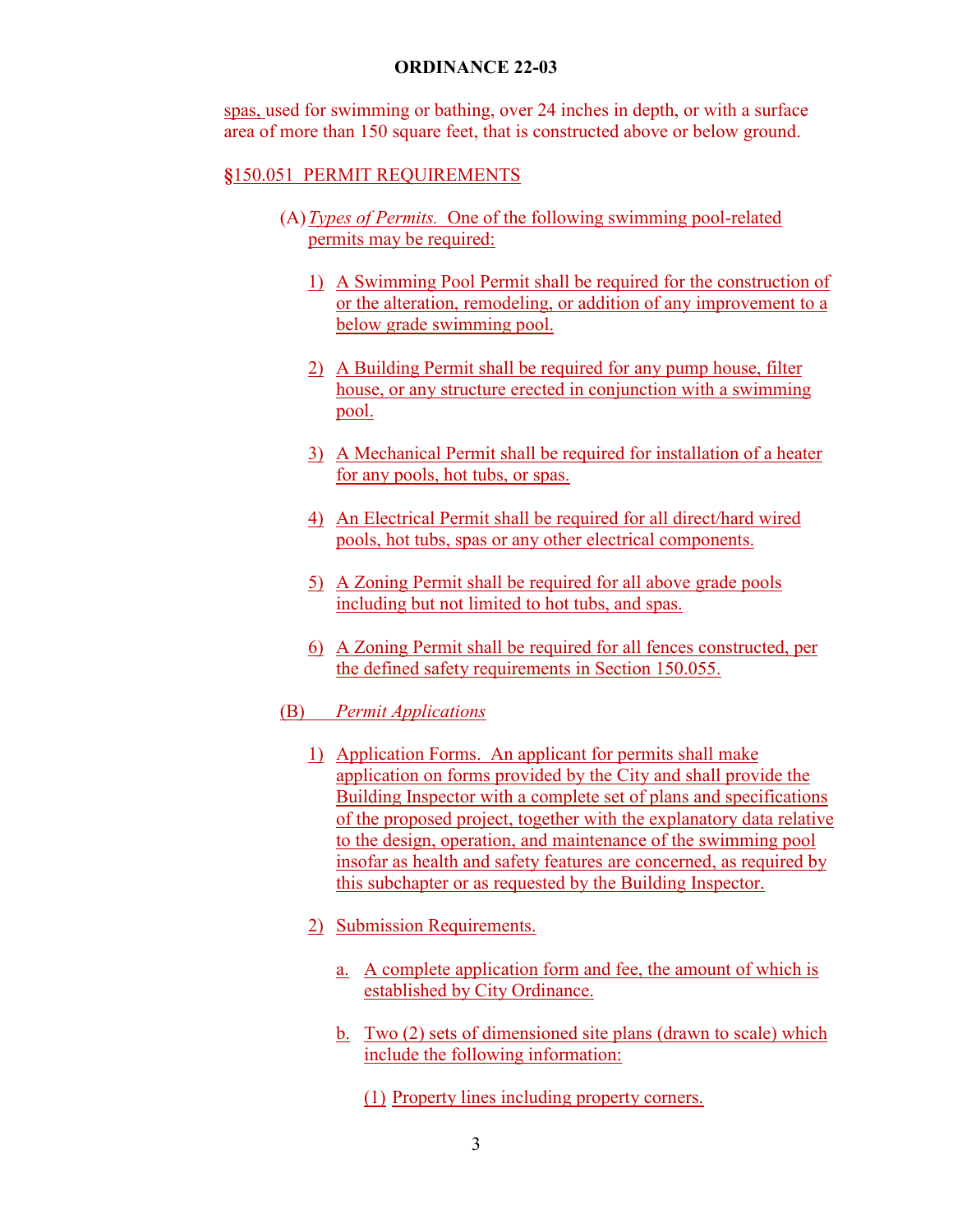- (2) The house, garage, driveway, and other permanent structures and distance of each to the property lines.
- (3) The location of all above and below utilities on the site including gas, electric, sewer, water, phone, etc. Homeowners shall be responsible for contacting utility companies in regard to impacted utilities.
- (4) Required setbacks from property lines.
- (5) The proposed location of pool, hot tub, or spa, including length, depth and width of the pool, hot tub, or spa and any decking and showing distance of the pool, hot tub, or spa to the property lines.
- (6) Detailed drawings of fence design, gate design, and latching mechanisms.
- (7) A copy of all pool, hot tub or spa manufacturer build requirements, specifications and recommended maintenance procedures.
- (8) Source and location of the water supply.
- (9) Methods to be used in securing the site during the entire term of the permit, from beginning of excavation through completion. Such methods may include both temporary and permanent security installations.

(C). *Permit Approvals.* No permit shall be issued unless it meets the requirements of this subchapter. No permit may be issued until the Building Inspector or other responsible City staff is satisfied that the proposed swimming pool, hot tub, or spa will not be a health hazard and is to be constructed in such a way that its future use will not endanger the health, lives, or safety of any persons coming in contact with the swimming pool. All swimming pools, hot tubs, spas, apparatus(es), water supply and drainage systems, and other features shall be constructed in conformity with the approved plans. If any deviations from the plans are desired, a supplementary plan covering that portion of the work involved shall be filed for approval and shall conform to the provisions of this subchapter.

### **§**150.052 LOCATION REQUIREMENTS

(A)No part of a swimming pool, hot tub or spa shall be located closer than ten (10 feet), as measured from the ground surface to any overhead or underground utility line of any type. For the purpose of determining the area in which no part of a swimming pool, hot tub or spa can be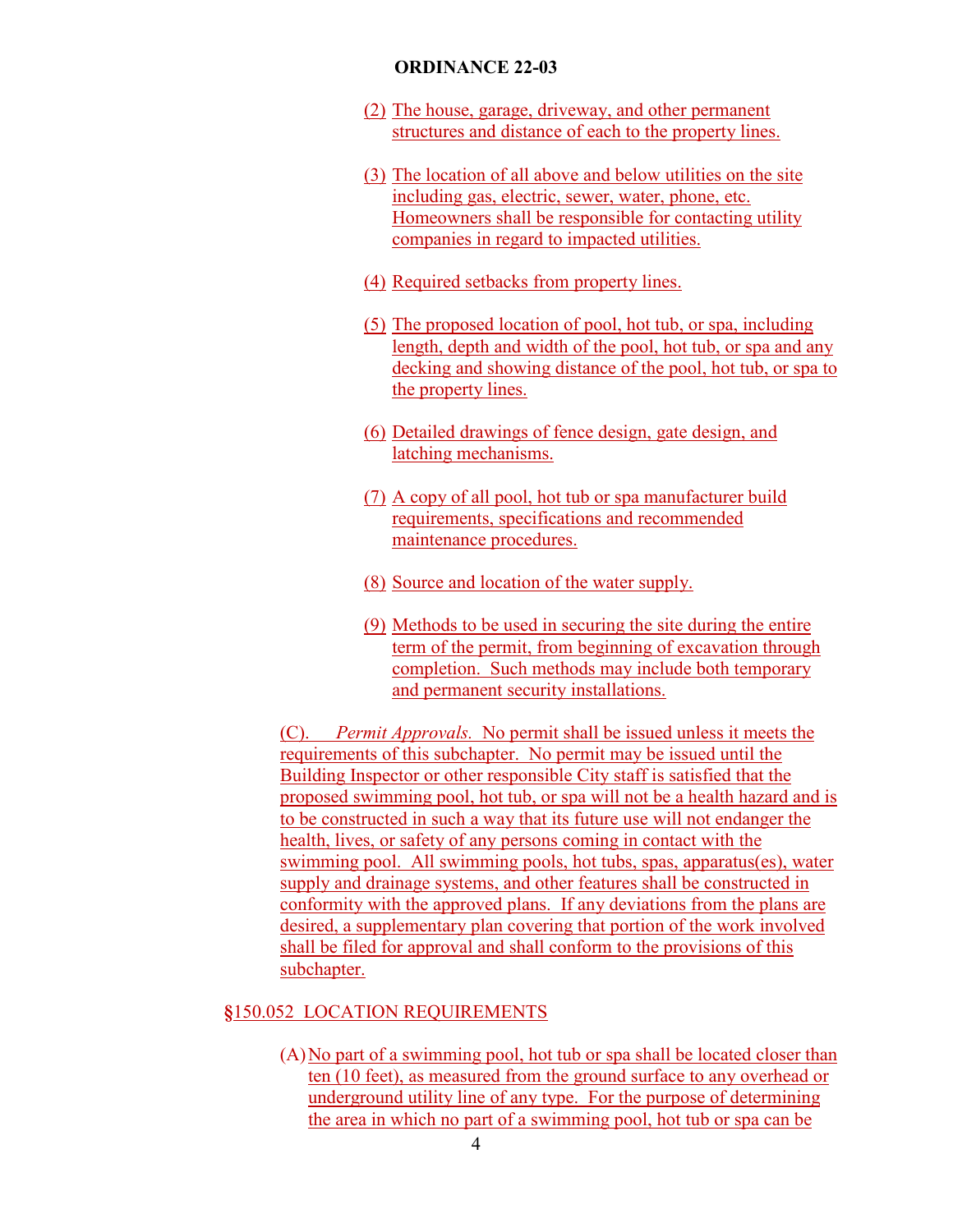constructed, the centerline of any overhead or underground utility line will be projected to the ground surface and the 10-foot prohibited area will be measured parallel and on both sides of the projected centerline.

- (B) No part of a swimming pool, hot tub or spa shall be located within any private or public utility, drainage, or other easement.
- (C) Setback Requirements
	- (1) R-1 and R-2 Districts. No part of a swimming pool, hot tub, or spa shall be located within ten (10) feet of any side or rear lot line; nor within ten (10) feet of any principal structure or frost footing. No swimming pool, hot tub, or spa may be located in the front yard of any property. The filter unit, pump, heating unit, and any other mechanical equipment shall be located not less than twenty-five (25) feet from any adjacent or nearby neighboring residential structure dwelling and not closer than ten (10) feet to any lot line.
	- (2) R-1A Districts. Swimming pools, hot tubs, or spas located in R-1A Districts shall comply with the setback requirements of Chapter 152, the Zoning Code.
	- (3) R-3 and R-4 Districts. No part of a swimming pool, hot tub, or spa shall be located within fifty (50) feet of any side or rear lot line; nor within ten (10) feet of any principal structure or frost footing. No swimming pool, hot tub, or spa shall be located in the front yard (as defined in the Zoning Chapter) of any multiple dwelling. The filter unit, pump, heating unit, and any other mechanical equipment shall be located at least fifty (50) feet from any adjacent or nearby residential structure and not closer than forty (40) feet to any lot line.

### **§**150.053 SAFETY REQUIREMENTS

- (A) All pools, hot tubs, or spas shall be provided with safeguards to prevent children from gaining uncontrollable access. A successful barrier shall be considered one which prevents a child from getting over, under, or through and keeps the child from gaining access to the pool, hot tub, or spa except when supervising adults are present. Permanent fences shall meet all requirements of Section 150.55. Temporary fencing may be exempted from some of the requirements of 150.55 upon approval of the Zoning Administrator, but for a period of no more than than the duration of the applicable permit, or 180 days, whichever is less.
	- (1) Safeguards shall include a fence at least six (6) feet in height, unless exempted per Section 150.53(C).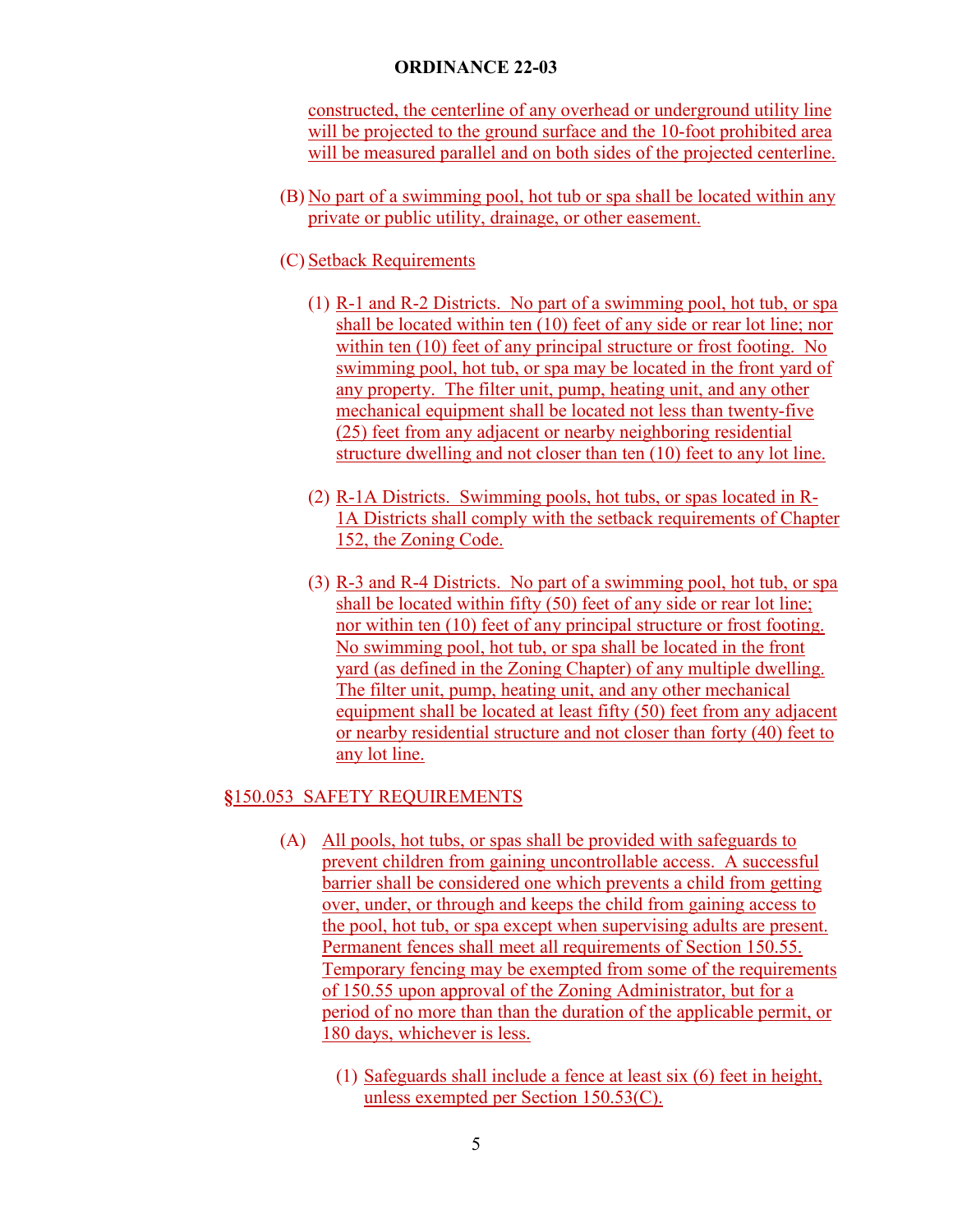- (2) Openings in the barrier (i.e.: spaces between fence pickets, railing balusters, etc.) shall not allow passage of a four (4) inch sphere.
- (3) All fence openings or points of entry into the enclosure area shall be equipped with a gate, and all gates must be equipped with self-closing and self-latching devices placed so as to be inaccessible to small children. The gates shall be locked at all times when the pool, hot tub, or spa is not in direct use.
- (B) Suction outlets shall be designed and installed in accordance with ANSI/APSP-7.

(C) The following shall be considered fencing exemptions/modifications for spas, hot tubs and certain above ground pools:

- (1) Spas or hot tubs with a safety cover which comply with ASTM F1346 (per Section 303 of the International Property Maintenance Code (2018).
- (2) Above ground pools with sides or attached fences which are four (4) feet in height around the entire circumference, insurmountable, with an access ladder or steps capable of being secured, locked, removed, or otherwise protected to prevent access, shall require a fence of no less than four (4) feet in height, while meeting all other safety fence requirements.

§150.054 LIGHTING REQUIREMENTS. Lighting used in connection with swimming pools shall be adjusted in a manner as not to interfere with the reasonable use of adjacent property.

§150.055 NOISE. Unreasonably loud noise in connection with the operation or use of a pool is prohibited.

§150.056 INSPECTIONS. The Health Inspector is authorized to conduct any inspections necessary to ensure compliance with all provisions of this subchapter and has the right of entry at any reasonable hour to the swimming pool for this purpose.

§150.057 EXISTING SWIMMING POOLS. No swimming pool, hot tub, or spa or any other structure erected in conjunction with a pool existing as of June 3, 1982, will be required to be moved so as to comply with the location requirements of Section 150.052. All other requirements contained in this subchapter are applicable to existing swimming pools, and structures erected in conjunction with the pools.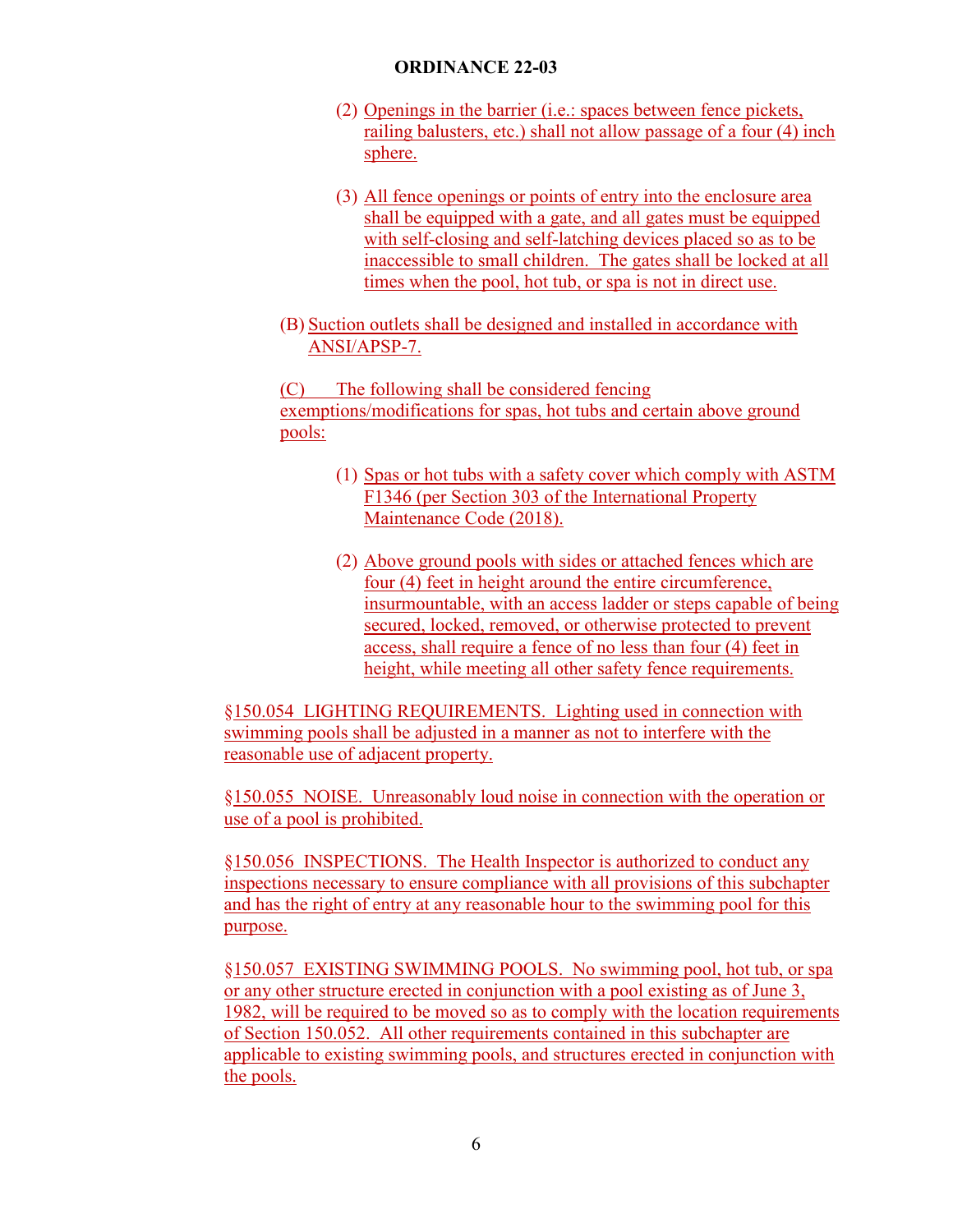§150.058 DISCHARGE OF POOL WATER. No person shall discharge or cause to be discharged into the municipal storm drain system any pool, hot tub, or spa water unless dechlorinated to less than one (1) ppm of chlorine.

# **Section 11. Section §150.88 (Building, Housing, and Construction - Definitions) is hereby amended to add the following definitions:**

*DUMPSTER.* A non-flexible container which has a holding capacity exceeding five (5) cubic yards and used for temporary storage of special pick-up refuse. A dumpster is a metal, composite or other hard-side container for refuse disposal which exceeds five (5) cubic yards capacity.

*DUMPSTER, COMPACT.* A container which has a holding capacity not exceeding five (5) cubic yards and used for temporary storage of special pick-up refuse. A compact dumpster is a metal, composite or other hard-side container for refuse disposal which does not exceed five (5) cubic yards capacity.

*DUMPSTER, FLEXIBLE.* A flexible container which has a holding capacity not exceeding five (5) cubic yards and used for temporary storage of special pick-up refuse. A flexible dumpster is commonly referred to, or known as, a "dumpster bag," "soft-side dumpster," or "waste removal bag" and used in lieu of a metal front or rear-load or roll-off dumpster.

*FIREPLACE*: A fireplace is an architectural structure, within a wall or freestanding, designed to contain a fire.

*NATIVE VEGETATION:* Those non-turf grass indigenous trees, shrubs, wildflowers, grasses and other plants that have naturally adapted themselves to the climate and soils of the area but require cultivation and maintenance to remain viable.

*NATIVE HABITAT:* Specially uncultivated valued and sensitive habitat whereupon native vegetation exists in a pristine state and provides habitat for a variety of species native to the area. Such vegetation shall maintain itself in a stable condition with minimal human intervention.

*NOXIOUS WEEDS*: An annual, biennial, or perennial plant designated by the State Commissioner of Agriculture or the Council as injurious to public health, the environment, public roads, crops, livestock, or other property.

*POLLINATOR GARDEN*: A specific area on the property planted and designed, with specific nectar and pollen producing plants, in a way that attracts pollinating insects known as pollinators. In order for a garden to be considered a pollinator garden, it should provide (but not limited to) the following: various nectar producing flowers, shelter or shelter providing plants for pollinators, avoid the use of pesticides, and place similar flowers close to one another.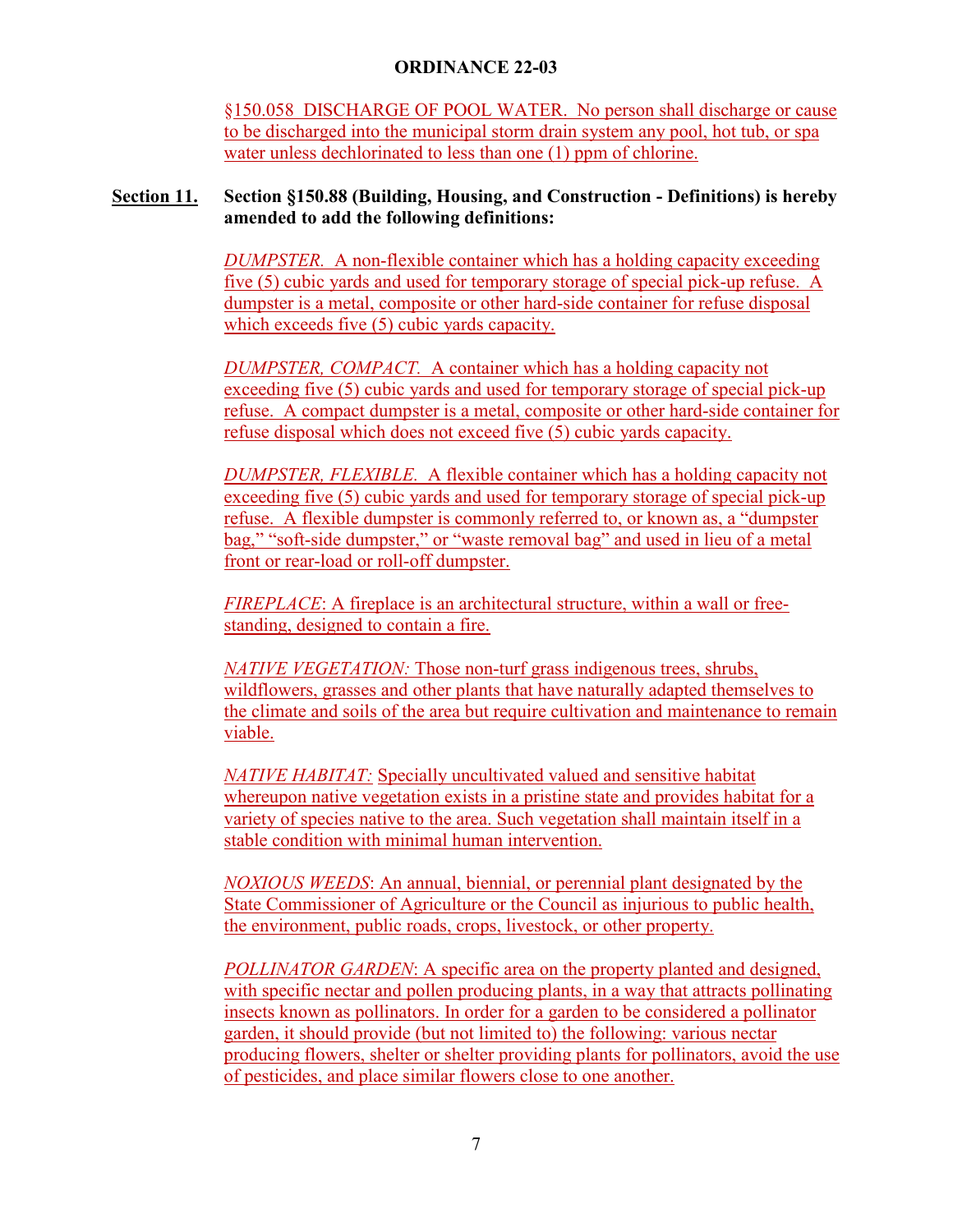*RANK VEGETATION*: Uncultivated vegetation growing at a rapid rate due to unplanned, unintentional, or accidental circumstances.

*RUBBISH.* The miscellaneous waste materials resulting from housekeeping, mercantile enterprises, trades, manufacturing, offices including garbage, refuse and trash.

*TRASH.* Non-recyclable material that is designated for landfill or incinerator disposal by the Hauler. The term does not include hazardous waste as defined in Minnesota Statutes, Section 116.06, Subdivision 11, or construction debris as defined in Minnesota Statutes, Section 115A. 03, Subdivision 7.

*TURF GRASS*: Cultivated vegetation consisting of a highly maintained surface of dense grass underlain by a thick root system.

*VEGETABLE GARDEN*: A specific area on the property for the growth and harvest of any herbaceous plant whose fruit, seeds, roots, tubers, bulbs, stems, leaves or flower parts are used as food.

*WEEDS*: Unsuitable, unwanted, or uncultivated vegetation, often causing injury or competition to the desired vegetation type.

*YARD WASTE*. Yard waste means grass, grass clippings, bushes, shrubs, tree branches less than four (4) inches in diameter, and clippings from bushes and shrubs that come from residential, commercial/retail, institutional, or industrial sources as part of maintaining yards or other private or public lands. Yard waste does not include (i) construction, renovation, and demolition wastes or (ii) clean wood.

# **Section 12. Section §150.088(C) (Building, Housing and Construction - Responsibilities of Occupant or Renter) is hereby amended to read as follows:**

(C) *Disposal of garbage, rubbish, recyclables and other waste.* Every occupant of a rental dwelling shall store and dispose of all his or her rubbish, garbage and waste in a clean, sanitary and safe manner. All rubbish, garbage, and waste must shall be collected by a hauler who is licensed by the city as required by Section **§**111.215 through **§**111.219 of this Code. The storage of refuse rubbish and recyclable collection containers may shall not be kept in the front yard setback without approved screening or fencing in accordance with Section **§**150.070- **§**150.074 of this code.

# **Section 13. Section §150.090 (Building, Housing and Construction - Refuse and Recyclables) is hereby amended to read as follows:**

§150.090 REFUSE RUBBISH AND RECYCLABLES.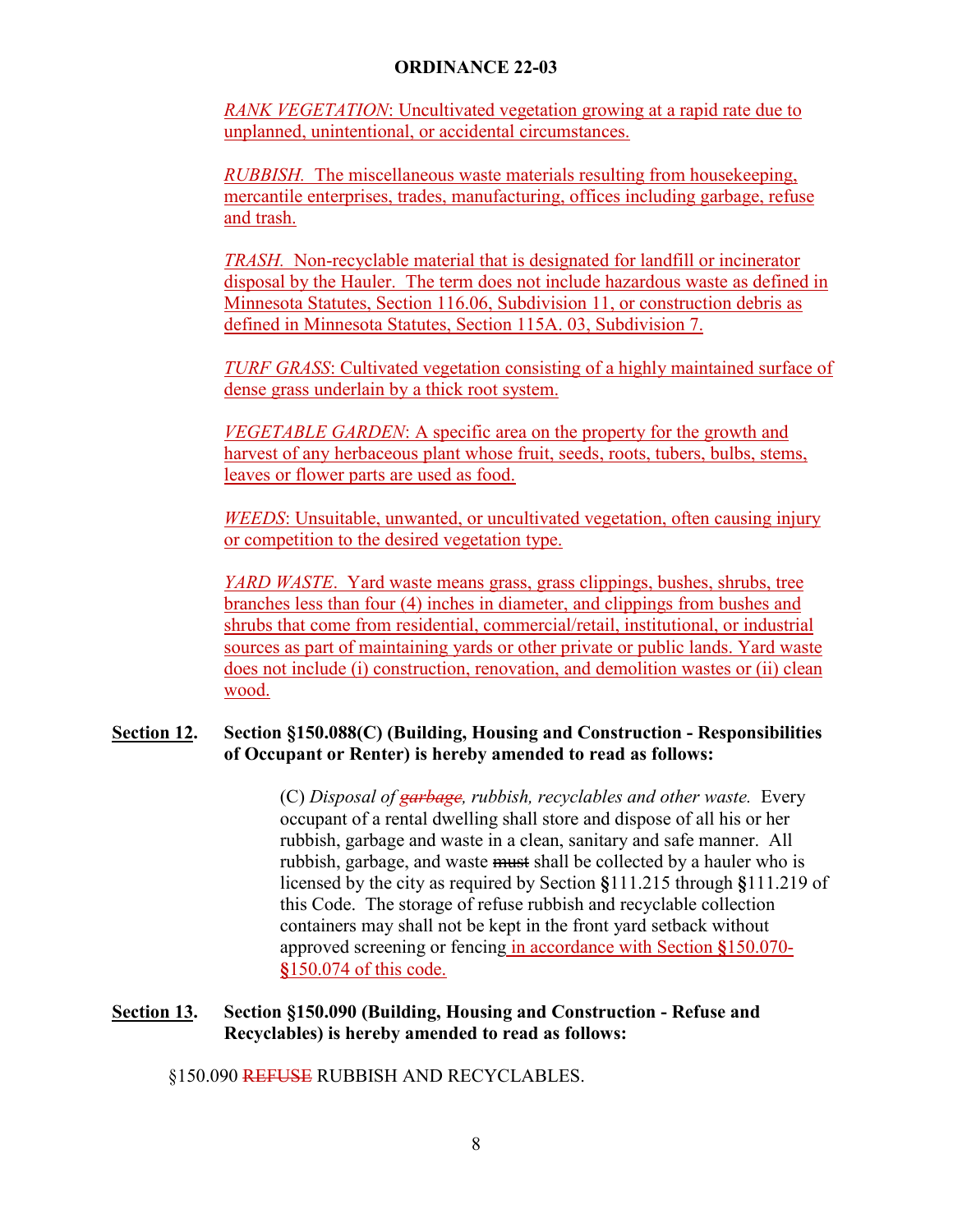§150.090 REFUSE AND RECYCLABLES. Every occupant must store and dispose of or recycle all refuse and recyclables in a clean, sanitary, and safe manner as prescribed by city ordinances. Every owner of an apartment building must supply facilities for the sanitary and safe storage and/or disposal or recycling of refuse and recyclables. The storage of refuse and recyclable collection items may not be kept in the front yard setback without approved screening or fencing

- A) *Storage Location.* Every occupant shall store and dispose of or recycle all refuse rubbish and recyclables in a clean, sanitary, and safe manner as prescribed by City ordinances. Every owner of an apartment building shall supply facilities for the sanitary and safe storage and/or disposal or recycling of refuse and recyclables. Except as provided in Section 150.090 (C) below, the storage of rubbish, recyclables and yard waste collection containers shall be in the side or rear yard setback of the property, adjacent to a structure on the property from which collection is conducted, or in the setback from which collection is conducted, if appropriately permitted screening or fencing has been achieved per Section 150.073, and where the proposed location maximizes the potential setback from the street.
- *B) Refuse, Recycling, and other Waste Containers.* Collection containers and dumpsters for multiple family residential, commercial, industrial and institutional uses shall be screened on all four (4) sides using an enclosure that is a minimum of one (1) foot above the top of the container. The rubbish enclosure shall be constructed of materials that are harmonious with those of the principal structure and have a minimum opacity of ninety percent (90%) opacity. A gate or door of the rubbish enclosure shall be closed at all times except as needed to access the container(s). No exterior container or enclosure shall exceed the maximum height for fencing in the applicable zoning district.
- C) *Front Yard Containers.* Rubbish and recycling containers may be kept in a front yard if within an approved and permitted screening structure, per Section 150.073. Such screening structure shall provide a solid screening effect and be of a height not less than three (3) inches above the tallest container to be kept within. The screening structure shall be placed no closer than three (3) feet from the property line and no closer than fifteen (15) feet from the road from which collection is made. The size of the structure shall not exceed seventy-eight (78) inches in width and forty (40) inches in depth. The design, materials and location shall be subject to review prior to City issuance of the required Zoning Permit.

### **Section 14. Section §150.094 (I) is hereby deleted.**

(I) Temporary storage units. Temporary storage units including dumpsters are permitted for no more than 120 days in a calendar year and must be maintained in good repair and appearance. One temporary storage unit is allowed at any residential property. Temporary storage units must be place on paved surfaces and a minimum of 10 feet from all property lines.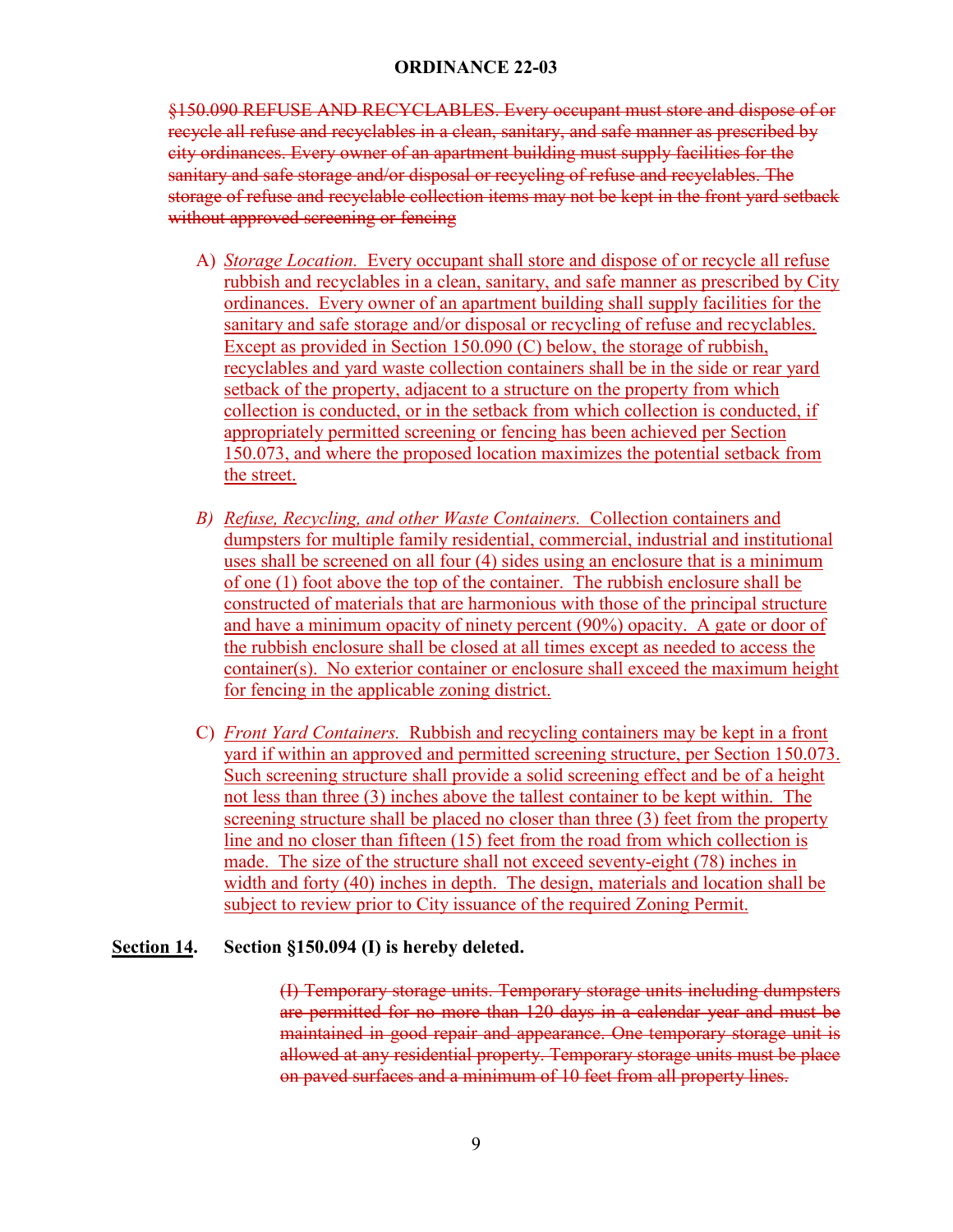## **Section 15. Section §150.094. (I) (Building, Housing and Construction - Refuse and Recyclables) is hereby added to read as follows:**

(I) *Flexible and Compact Dumpsters.* A flexible dumpster or compact dumpster, as defined by the Chapter, may be placed and used on a property subject to the following requirements:

- (1) No liquid waste shall be placed into a flexible dumpster or compact dumpster for disposal. Only rubbish that is of a solid physical form or matter shall be placed or disposed into the flexible dumpster or compact dumpster, such as construction or demolition debris, discarded household goods or wares, cardboard or packaging waste, or the like.
- (2) A flexible dumpster or compact dumpster shall not exceed a five (5) cubic yard capacity.
- (3) No flexible dumpster or compact dumpster shall be placed within the roadway surface of any street and shall be located behind the street curb. No flexible dumpster or compact dumpster shall be placed within or as to block any portion of a sidewalk, path or trail.
- (4) Flexible or compact dumpsters shall be placed no closer than five (5) feet from any side or rear property line.
- (5) No flexible dumpster or compact dumpster shall be placed within fifteen (15) feet of a water/fire hydrant.
- (6) No flexible dumpster or compact dumpster shall remain on a property more than fourteen (14) days from the date it was placed outdoors at the property. The flexible dumpster or compact dumpster shall be collected by a waste hauler or otherwise removed within one (1) week of the container being filled to its capacity.
- (7) No more than two (2) flexible or compact dumpsters shall be kept on any property at any one time.
- (8) All rubbish shall be completely and securely placed within the container; no material shall be sticking out or exceeding above the top of the container sides. No rubbish placed in the container shall exceed outside the container beyond the plane of the street curb line. It is the responsibility of the property owner/occupant to ensure any refuse that falls or is blown out of the container is promptly collected/picked up and properly stored as any refuse is required to be stored.
- **Section 16. Section §150.094 (E) is hereby amended to read as follows:**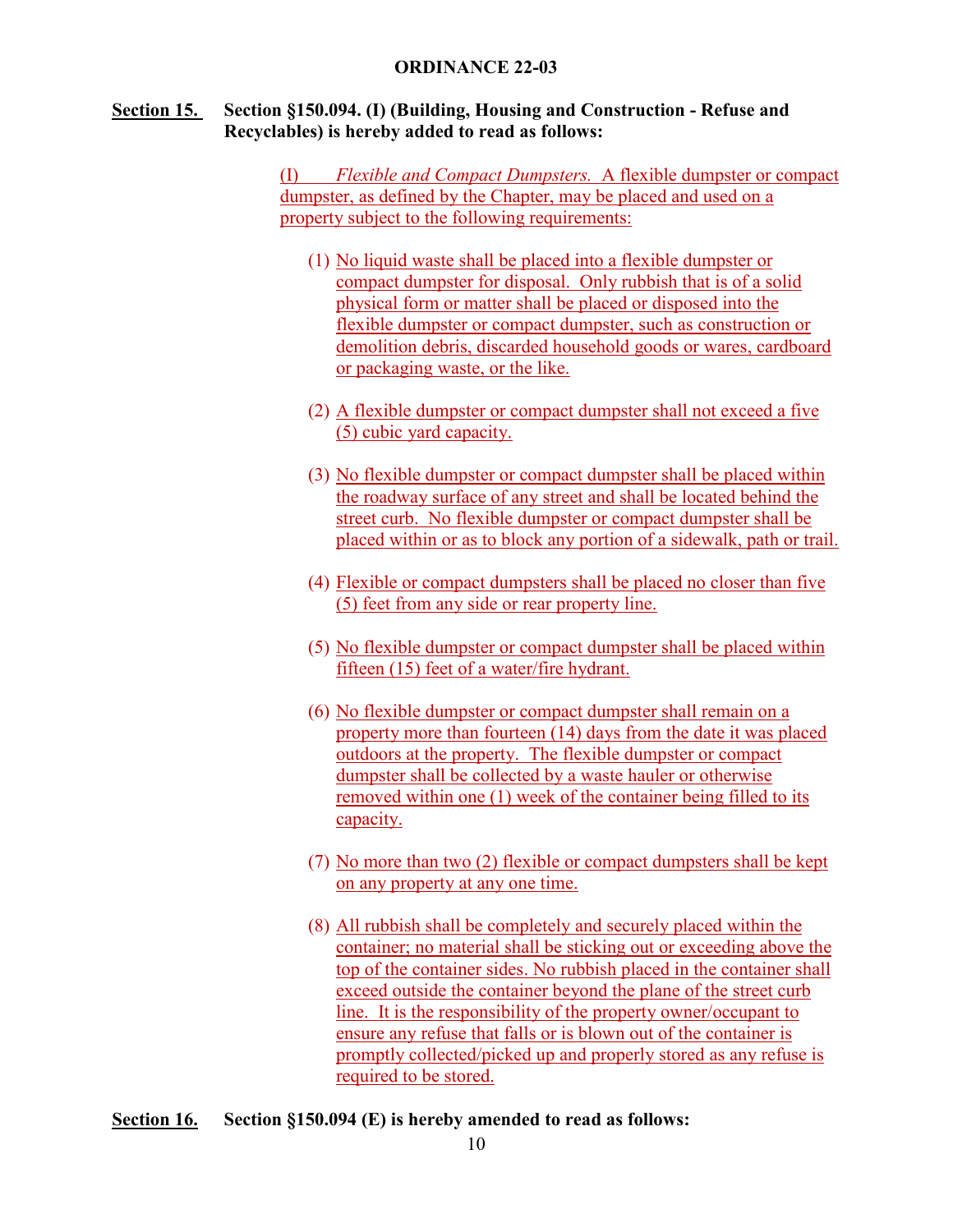(E) Yard cover. Every yard of premises on which a dwelling stands must be covered by lawns and/or ground cover of vegetation, gardens, hedges, shrubbery or related decorative materials and must be maintained. Once an area has been converted to turf grass the land owner shall not allow the turf grass to exceed the height of 6 inches or be allowed to go to seed. No land owner may permit or maintain on the land any growth of weeds, grass, brush or other rank vegetation to exceed the height of an average height greater than 6 inches, any accumulation of dead weeds, grass or brush, or any noxious weeds or plants as defined by the Minnesota Department of Agriculture. Gardens (pollinator, vegetable, flower, rock, etc.) are permitted types of yard cover, and must be maintained and not encroach on other property or the right of way.

(1) Any natural or native grass vegetation exceeding six (6) inches shall not be any closer to a fire source than twenty-five (25) feet.

(2) Setback requirements for surfaces covered by native vegetation and/or pollinator gardens shall be a minimum of three (3) feet from a side yard property line. No vegetative growth greater than twelve (12) inches in height five (5) feet from any public roadway adjacent to the front yard, and for corner houses, a public roadway adjacent to the side yard.

(3) Exemptions: Natural Habitat.

a. All private lands designated by the Council as natural habitat shall be exempt from Section 150.094(E) b. All public lands designated in the City's Comprehensive Plan as natural habitat shall be exempt from Section 150.094(E).

### **Section 17. Section §150.091 WOOD STORAGE is hereby amended to read as follows:**

Wood used for fireplaces as a fuel source for internal heat via fireplace or other wood burning heating source and/or recreational fires only may be stacked in side and rear yards, and shall not must be stacked in a location other than the front yard setback.

- **Section 18. Section §152.176(D) is hereby amended to read as follows**: (D) Setback from principal building. Unless attached to and made a part of the principal building, no eave or other portion of an accessory building may be closer than 5 feet, measured horizontally, from any eave or other portion of a principal building, except as provided in division (L) below.
- **Section 19.** Section §152.176(G) is hereby amended to read as follows: (G)  $\frac{1}{1}$ Enclosures for Rubbish, Recyclables, and other waste. Except for Single Family Residential properties, trash Enclosures, where allowed, shall be required to be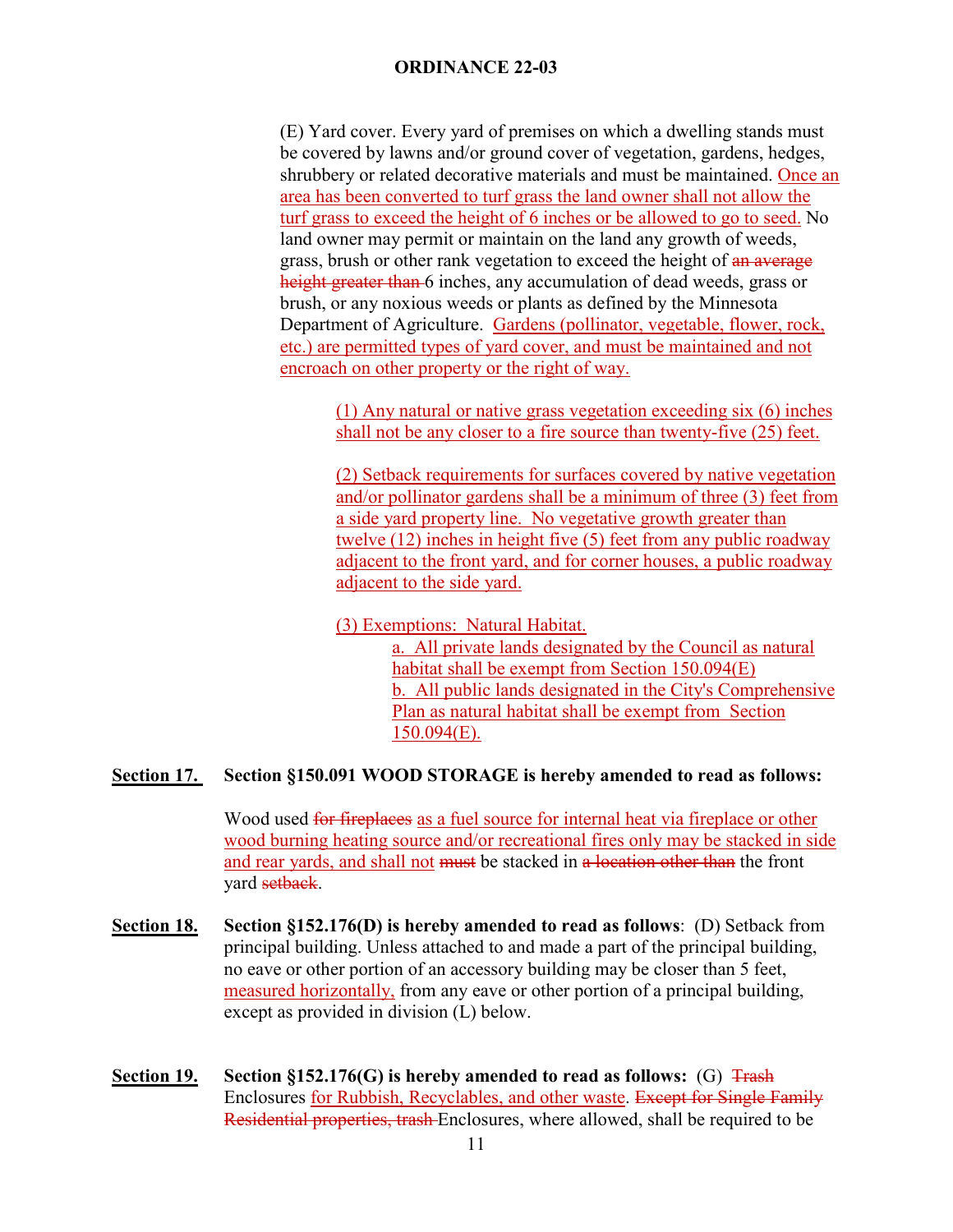constructed of materials that match the materials used on the principal building exterior, and shall not be located in any yard closer to the public right-of-way than the principal structure accordance with Section 150.090 of this code.

- **Section 20. Section §152.179 (A)(3) is hereby amended to read as follows:** (3) All vehicles, as defined in  $\S$  152.008, parked on any lot in an R-1, R-1A, R-2, or R-3 District must be parked on a surface paved with asphalt or bituminous material, concrete, cement, brick, or other paved surface, or on a gravel driveway located in the front yard.
- **Section 21. Section §152.179 (C)(2) is hereby amended to read as follows:** (2) Driveway setback. Residential driveways enlarged or reconfigured after the date of Ordinance adoptions, shall be setback a minimum of 5 feet from the property lines, unless otherwise authorized by the City Engineer or Public Works Director in which case a driveway may be located a minimum of 3 feet from the property lines.

# **Section 22. Section §153.04 (Stormwater Management - Definitions) is hereby amended to add the following definition:**

*RUBBISH.* The miscellaneous waste materials resulting from housekeeping, mercantile enterprises, trades, manufacturing, offices including garbage, refuse and trash.

## **Section 23. Section §153.08 (C). (Stormwater Management - Approval Standards) is hereby amended to read as follows:**

(C) *Waste and material disposal*. All waste and unused building materials (including garbage, rubbish, debris, cleaning wastes, wastewater, toxic materials or hazardous materials) shall be properly disposed of off-site and not allowed to be carried by runoff into a receiving channel or storm sewer system

- **Section 24. Section §155.03 (Sign Definitions) is hereby amended to read as follows:** BILLBOARD: A sign which directs attention to a business, community service, or entertainment not exclusively related to the premises where such sign is located (See definition of ON-OFF-PREMISES MESSAGES).
- **Section 25. Section §155.23(F) is hereby amended to read as follows:** (F) Non-commercial signs exemption. All non-commercial signs of any size may be posted in any number from 46 days before the state primary in a state general election year until 10 days following the state general election. For local elections, which are usually held on the first Tuesday after the first Monday in November of odd-numbered years, all non-commercial signs of any size may be posted for 4 weeks prior to a local election until 5 days following the local election. These exempted noncommercial signs are not allowed to be placed within 10 feet from the curb and 10 feet from the property lines. If these signs are placed in violation of these setbacks, they will be removed by the City Code Inspector.